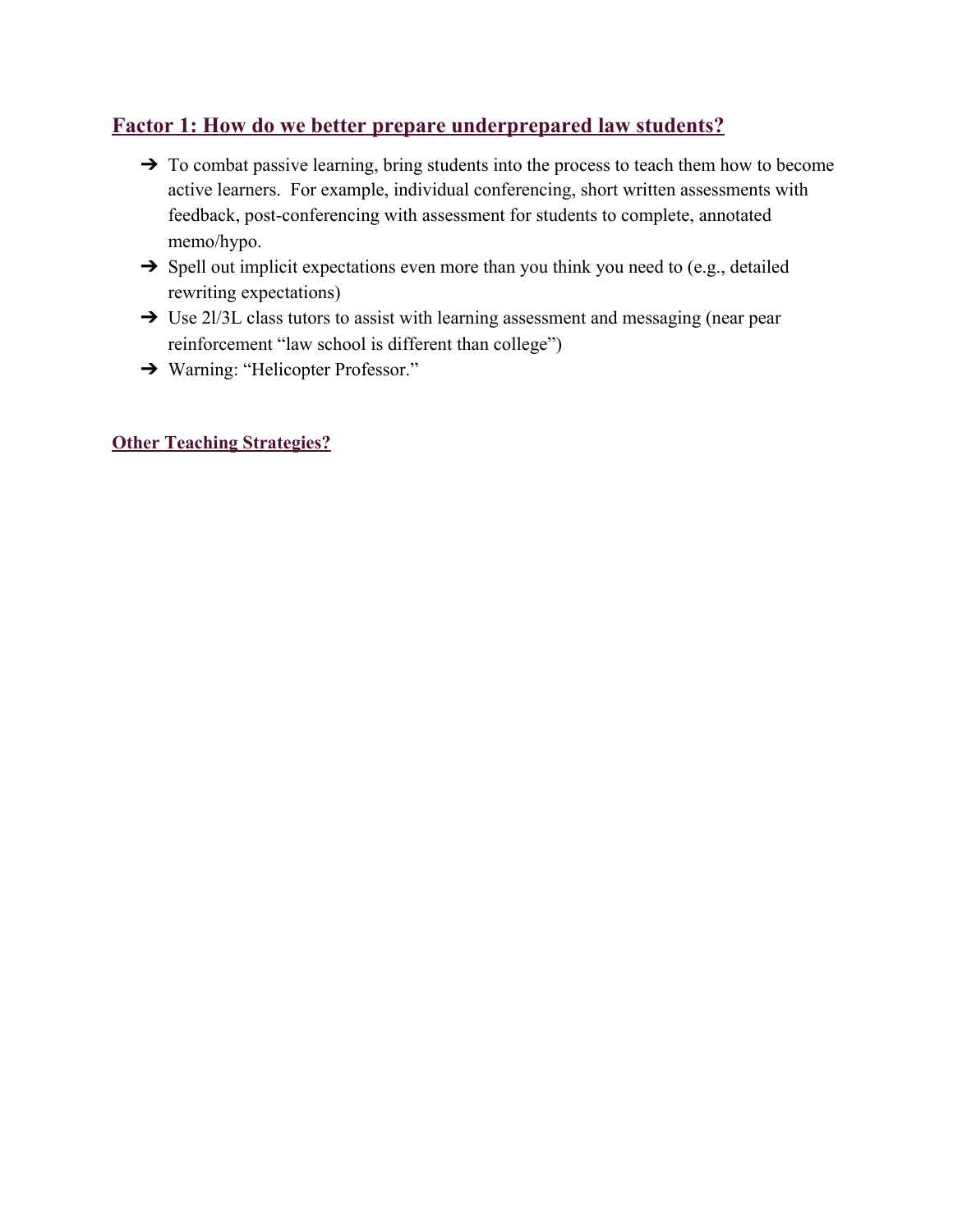# **Factor 2: How do we better prepare students to be ethical practitioners?**

- ➔ Overarching school strategy that also involves explanation/teaching moment for students if they cheat
- **→** Consistent application across classes and faculty
- ➔ Professional identity course
- $\rightarrow$  Be open about your own failures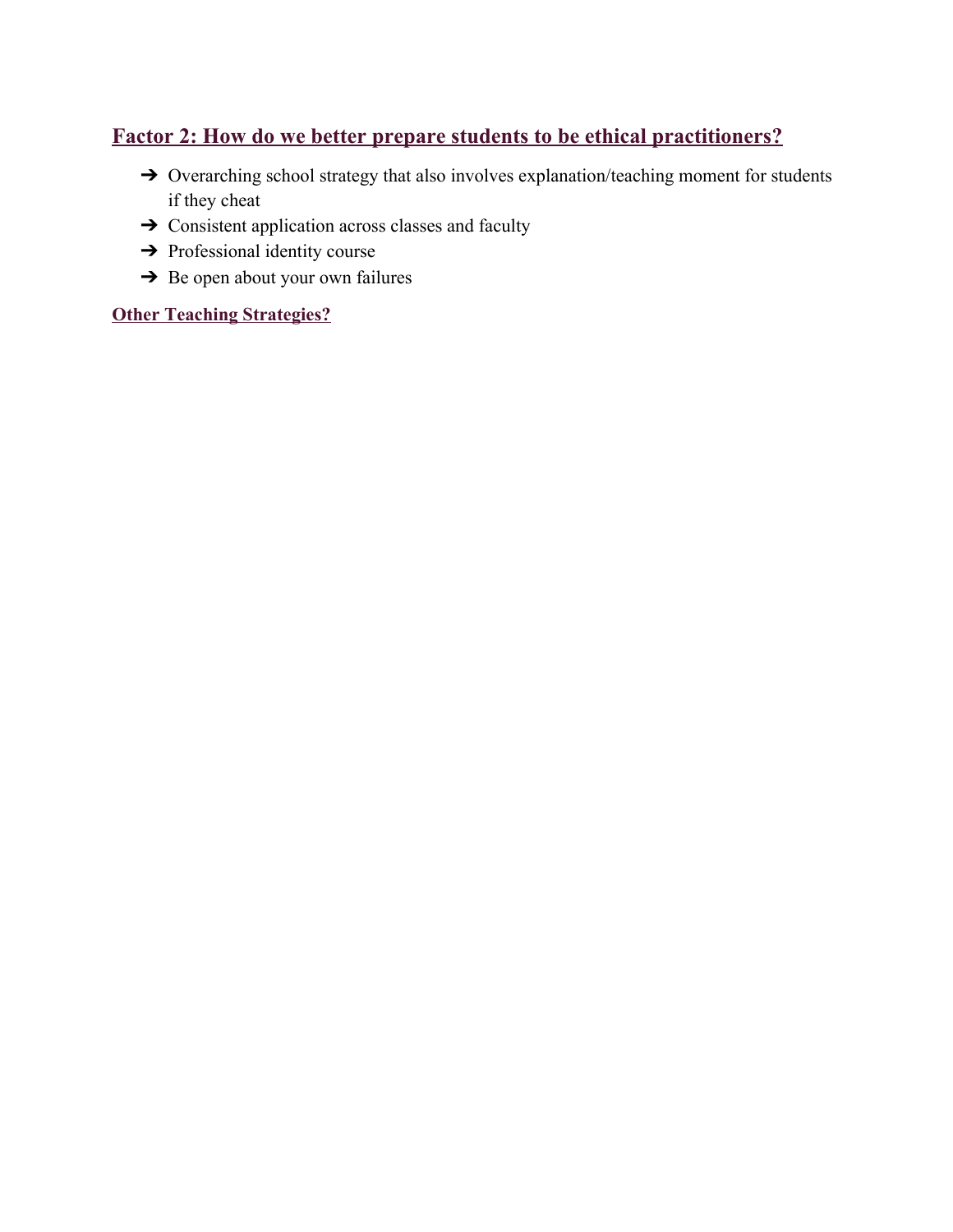# **Factor 3: How to you combat entitlement?**

- $\rightarrow$  Set out expectations
- $\rightarrow$  Active learning
- $\rightarrow$  Emotional wellness
- → And, it's not all negative! (Can we learn to set better work boundaries?)
- ➔ FERPA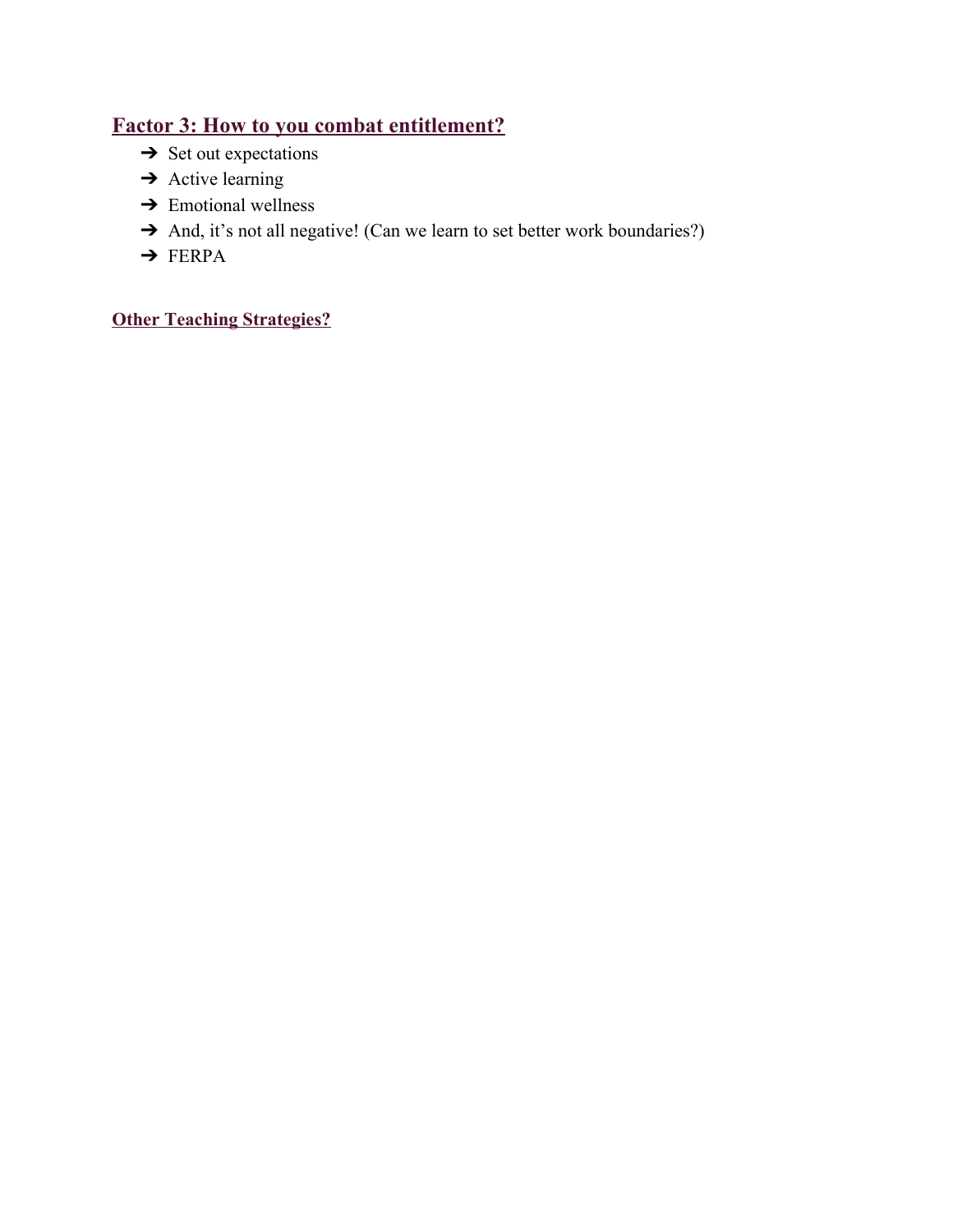### **Factor 4: How do you use technology as an ally?**

- → Flipped classroom to use technology outside of the classroom, such as professor created podcast, recordings, blogs
- → Use technology in the classroom. For example, videos, clickers, cell phone surveys
- → Online learning as an assessment tool or part of classroom teaching
- → For student administration, text messages instead of email